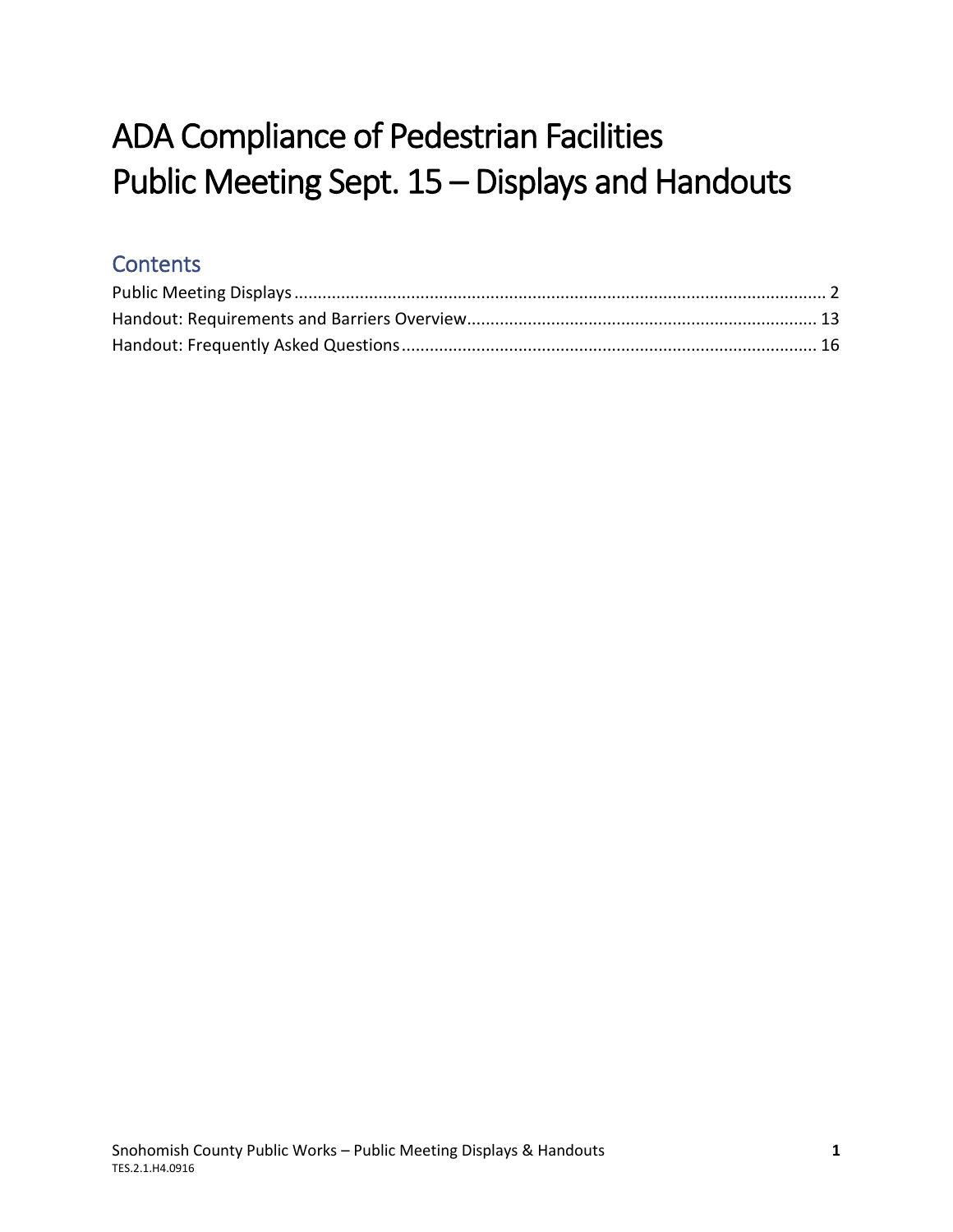### <span id="page-1-0"></span>**PUBLIC MEETING DISPLAYS**

Each display is numbered and has a page number for those who are using the complimentary braille booklets. If you would like a braille booklet of the displays please ask any of the staff members.

### **Welcome**

(Display 1 & 2; Braille booklet pages 2-3) **Welcome to the ADA Compliance of Pedestrian Facilities Public Meeting**

Public Works is completing a study on its ADA compliance of pedestrian facilities and is looking to you to help identify and prioritize what barriers should be removed first. Together we can make communities more accessible.

We invite you to:

- View exhibits and ask questions
- Attend a short presentation at 5:45 p.m. and/or 6:45 p.m.
- Provide feedback by taking our survey
- Sign up to participate in a focus group
- Become a long-term partner of the ADA Compliance Program
- Join the Public Works ADA citizen advisory committee

Enjoy the refreshments!

### **Staff**

(Display 3; Braille booklet pages 4-5)

If you have any questions, please feel free to ask one of us.

- Ryan Peterson, Engineer / Program Manager for the ADA Compliance Program
- Jim Bloodgood, County Traffic Engineer / Traffic Operations Manager / ADA Coordinator for Pedestrian Facilities in the Public Right-of-Way
- Nadeem Mohammad, Engineer
- Matt Feeley, Engineer
- Gina Hortillosa, Interim Engineering Manager, Transportation and Environmental **Services**
- Allison Tabiando, Communications Specialist
- Meghan Jordan, Communications Specialist
- Fay Lim, Communications Supervisor
- George Basioli, ADAPROW Citizen Advisory Committee Co-Chair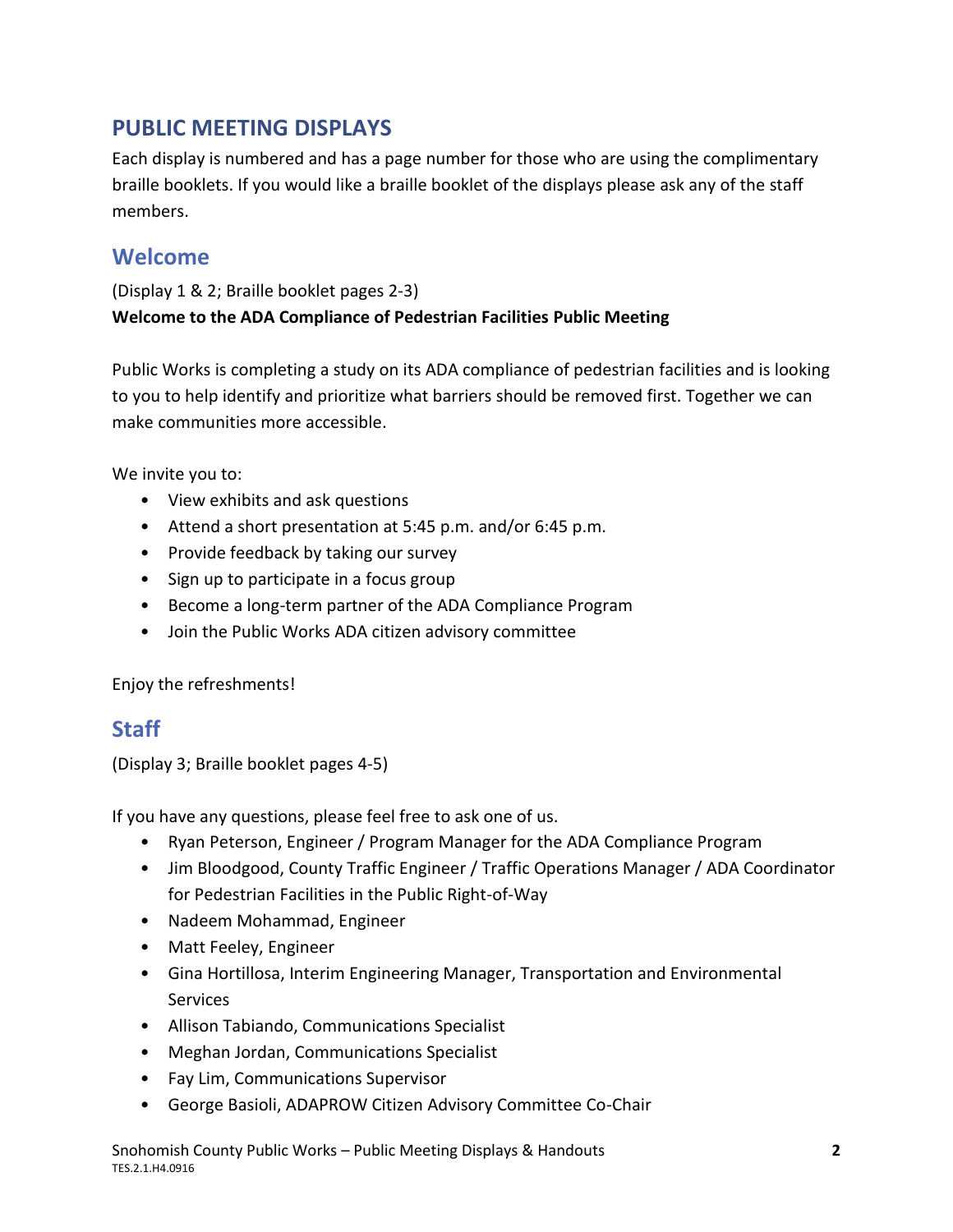Consultants:

- Jeanne Acutanza, TranspoGroup
- Katherine Schomer, PRR
- Michael Richardson, Northwest ADA Center

### **Please Sign-In**

(Display 21; Not in the braille booklet)

Your contact information is optional.

Assisted listening devices, CART, and ASL interpreters are available for tonight's meeting.

#### **Restrooms**

(Display 23; Not in the braille booklet)

Restrooms are located outside of the room to the right and around the corner.

 When exiting the entrance of the Weyerhaeuser Room, walk straight out of the room across the hall to the wall with the elevators. Turn right and follow the wall until you can turn left and make that turn. The restrooms are on the left side of this hall with the ladies room first and the men's room second.

### **Dot Map / Show Us Where You Live**

(Display 4; Braille booklet page 6)

This is a map of Snohomish County. Attendees can place a sticker on the area where they live. If you would like assistance, please let one of the staff members know.

### **Handouts**

(Display 22; Not in the braille booklet)

- Requirements and Barriers Overview
- FAQ

#### **Have a Smart Phone?**

We can email you a link to our handouts and displays during this meeting if you provide us with your email address.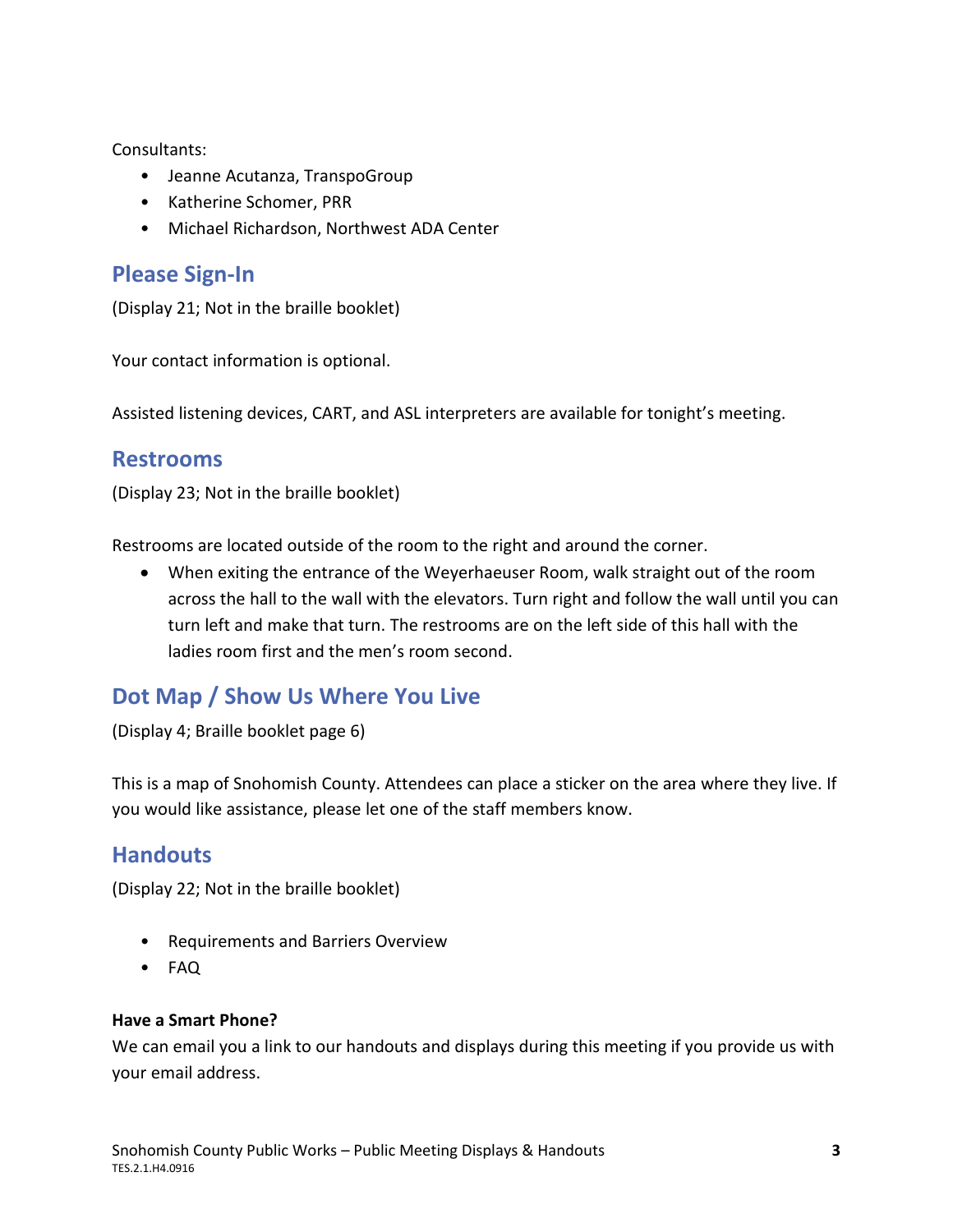Wi-Fi is available.

Braille copies of handouts and displays are available to use during the meeting.

### **Americans with Disabilities Act (ADA)**

(Display 5; Braille booklet pages 7-8)

In 1990, President George H. Bush signed into law the Americans with Disabilities Act (ADA), protecting the rights of citizens with disabilities.

Title II of the ADA mandates that state and local governments must make their programs, services, and activities accessible to everyone. Public Works focused its self-evaluation on Title II of the ADA, specifically, requirements that relate to the county's pedestrian facility program. This includes:

- Sidewalks
- Curb ramps
- Pedestrian crossings
- Pedestrian signals and beacons
- Alternate pedestrian facilities in work zones
- Bus stops

Compliance with the other aspects of Title II and other titles of the ADA are the responsibility of other county departments.

### **Self-Evaluation**

(Display 6; Braille booklet page 9)

In 2010, Public Works undertook an extensive self-evaluation of its pedestrian facilities. It focused on identifying:

- Physical barriers to pedestrian facilities
- Common practices and policies that are based in the culture, custom, or habits of the organization – unwritten rules – that increase the likelihood of barriers being created, even unintentionally

Public Works acknowledges that there is a lot of work to achieve ADA compliance in the public right-of-way. With the knowledge gained from its self-evaluation, it is now working to correct barriers and connect neighborhoods.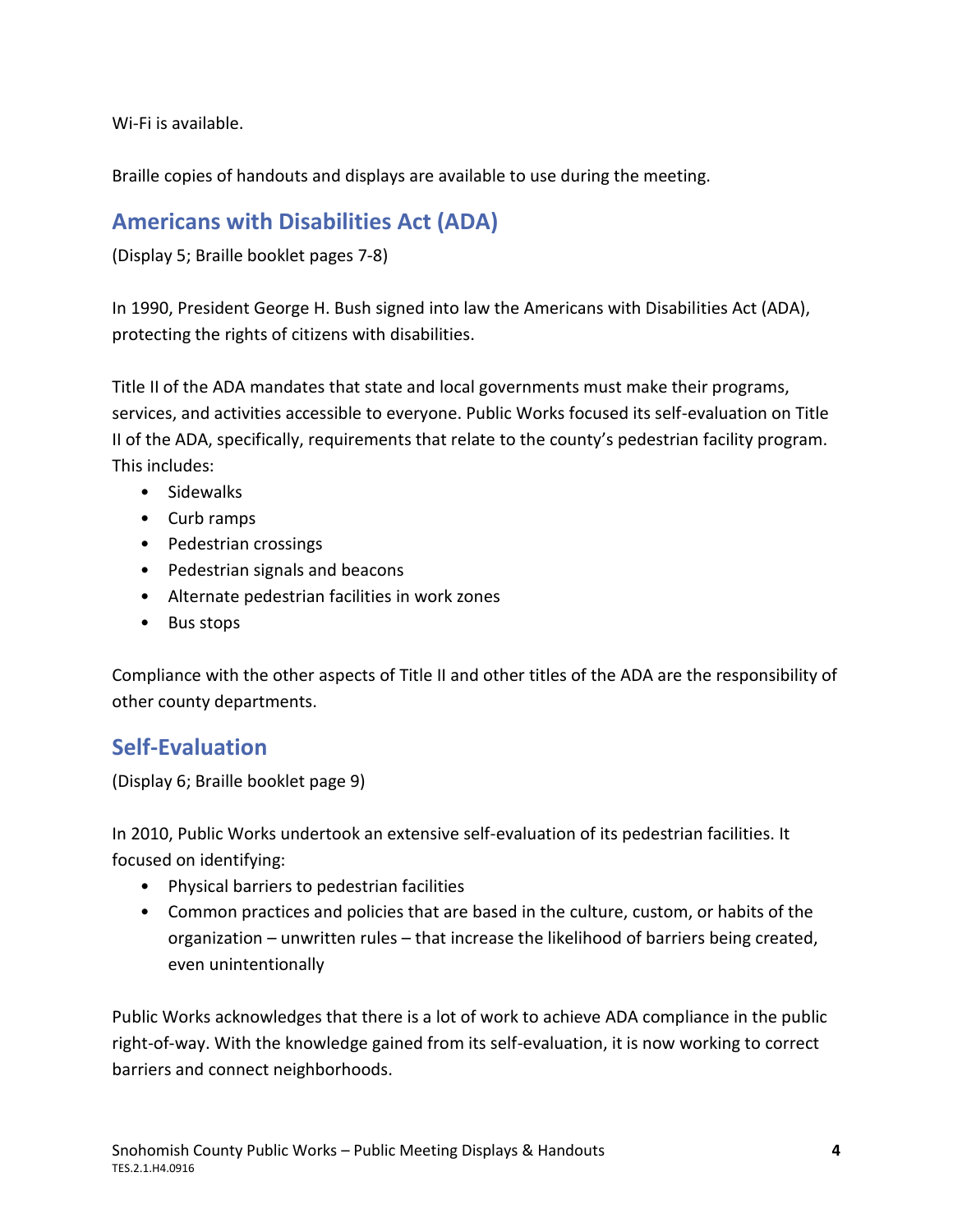It is important to keep in mind while reviewing this information and/or reading the draft selfevaluation study that this represents a snap-shot in time. Public Works did not wait to complete the self-evaluation before addressing non-compliance issues that were identified as it was underway.

### **Federal and State Oversight Agencies**

(Display 7; Braille booklet pages 10-11)

Public Works evaluated its pedestrian facility program using as many of the applicable federal, state, and local requirements as it could identify. This includes policies and regulations from:

- U.S. Department of Justice
- U.S. Department of Transportation, Federal Highway Administration
- Washington State Department of Transportation (WSDOT)
- Snohomish County

### **ADA Compliance Matters**

(Display 12; Braille booklet page 20)

Becoming compliant with the ADA does not only effect individuals with disabilities, but the entire county.

- To meet the requirements of the ADA, it's going to take Snohomish County decades and more than \$1 billion to correct
- It's a civil right and the right thing to do for all of Snohomish County residents
- It's a legal requirement with financial ramifications if not addressed

### **Infographics: Snohomish County by the Numbers**

(Display 20; Not in the braille booklet)

Infographic title: Snohomish County ADA by the Numbers

#### **Why?**

Title II: Americans with Disabilities Act – Prohibits discrimination on the basis of disabilities

#### **Who will benefit?**

Everyone! Particularly those with mobility challenges.

- 20.4% are less than 16 years old
- 18.2% are 60 years old or older
- 11.2% are disabled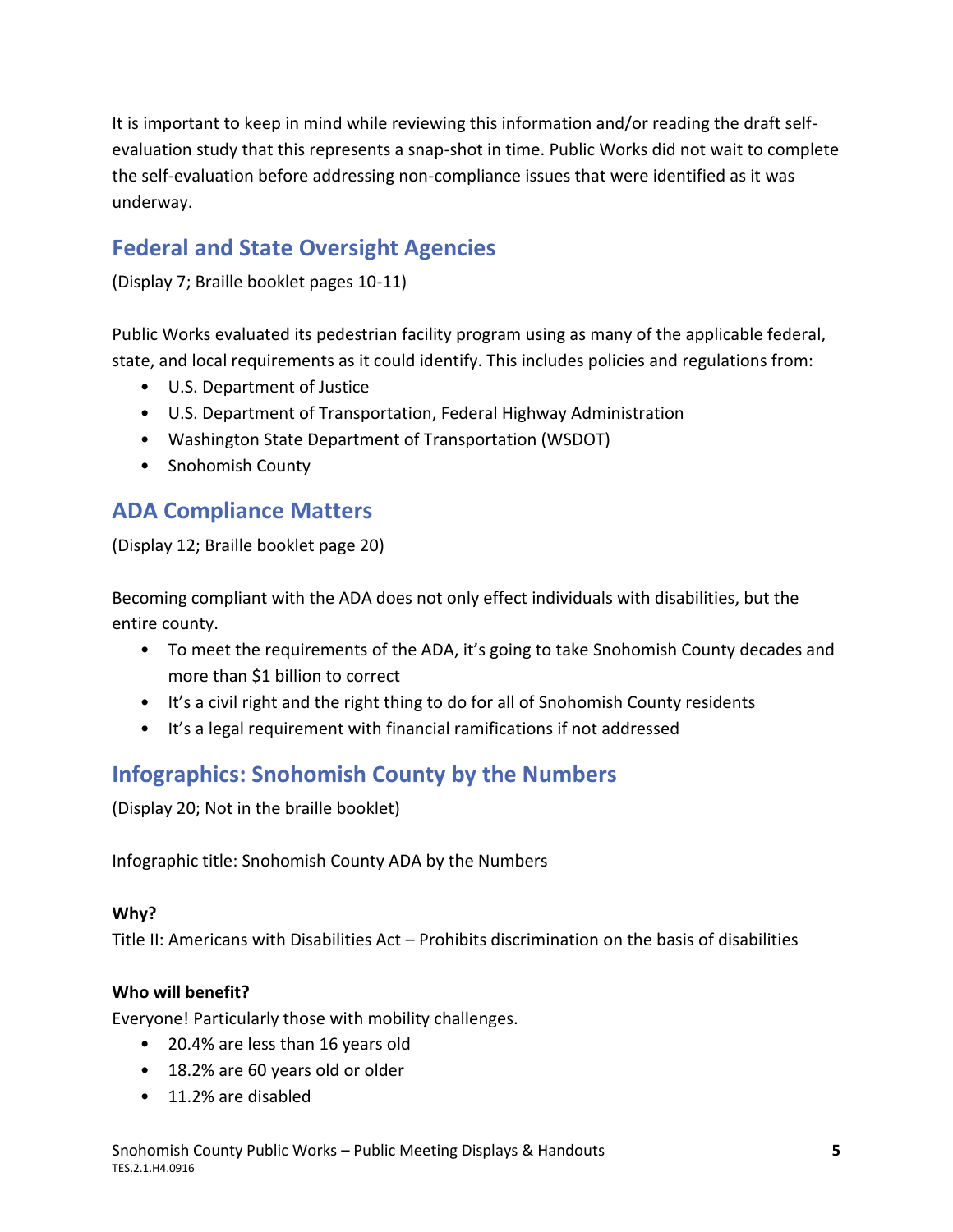#### **What did we find?**

Unincorporated Snohomish County has many non-compliant pedestrian facilities

- 93% non-compliant 10,718 curb ramp locations
- 60% non-compliant 484 pedestrian pushbuttons
- 62% non-compliant 460 miles of sidewalk
- 90% non-compliant 221 bus stops

#### **How can we fix it?**

The required fixes include:

- Sidewalk improvements
- Curb ramp construction and
- Signal equipment upgrades

It will cost over \$1 billion to become compliant and will take decades to complete all the necessary projects.

### **Administrative Requirements**

(Display 8; Braille booklet pages 12-13)

#### **Requirements**

There are 63 administrative requirements identified in the Department of Justice's (DOJ) Code of Federal Regulations (CFR).

Example administrative requirements:

- Notification of rights and responsibilities
- Designation of a responsible employee and adoption of grievance procedures
- General prohibitions against discrimination
- Maintenance of accessible features
- Compliance of existing facilities
- Compliance of newly constructed or altered facilities
- General communications requirements

#### **Analysis**

Public Works conducted a thorough examination of its policies, practices, and procedures and the way that it administers its pedestrian facility program. This included a self-created questionnaire that documented how well it is complying with the ADA.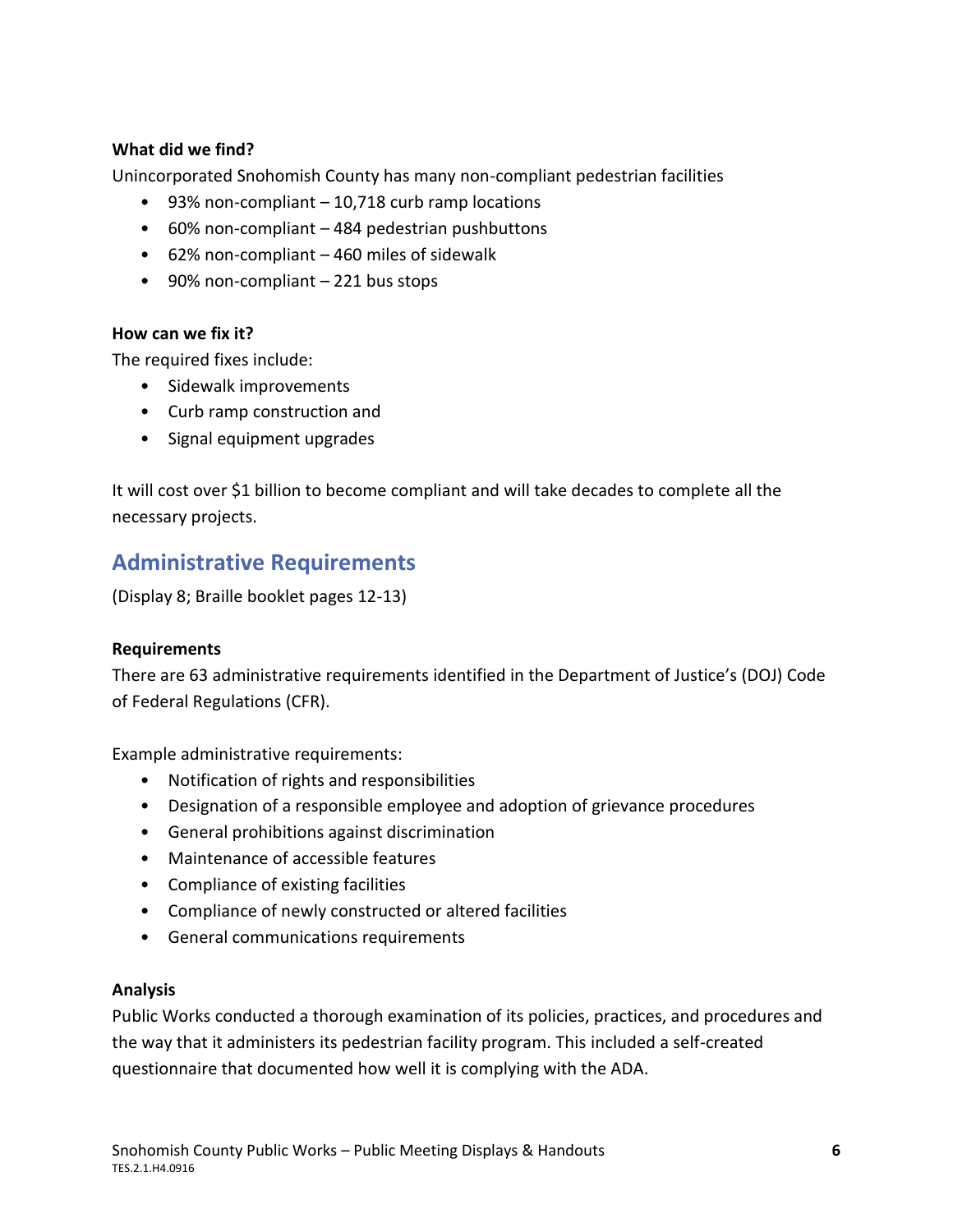### **Administrative Barriers**

(Display 9; Braille booklet pages 14-15)

Administrative barriers are customary or unwritten policies, procedures, or practices.

**44 administrative barriers** were identified during the self-evaluation process.

#### **Example Barriers**

- Inadequate public notification of citizen rights and Public Works' responsibilities under the law
- Lack of a review process, policy, or procedure for maximum extent feasible designs for reconstruction of existing facilities
- Inability to effectively communicate with individuals with sensory, communication, or cognitive disabilities
- No designated ADA coordinator or adoption of grievance procedures
	- $\circ$  As soon as the requirement was identified, an ADA coordinator was appointed to oversee development of the self-evaluation and transition plan.

#### **Root Causes**

- Lack of awareness
- Lack of suitable policies and/or procedures and guidance
- Inadequate technology
- Insufficient training

### **Physical Requirements**

(Display 10; Braille booklet pages 16-17)

#### **Requirements**

There are **more than 250 physical requirements** for pedestrian facilities in Public Works' public right-of-way.

These requirements were identified in:

- The U.S. Access Board's 2005 Public Rights-of-Way Accessibility Guidelines (2005 PROWAG)
- The Federal Highway Administration's 2009 edition of the Manual on Uniform Traffic Control Devices (2009 MUTCD)
- The State of Washington's Revised Code of Washington (RCW)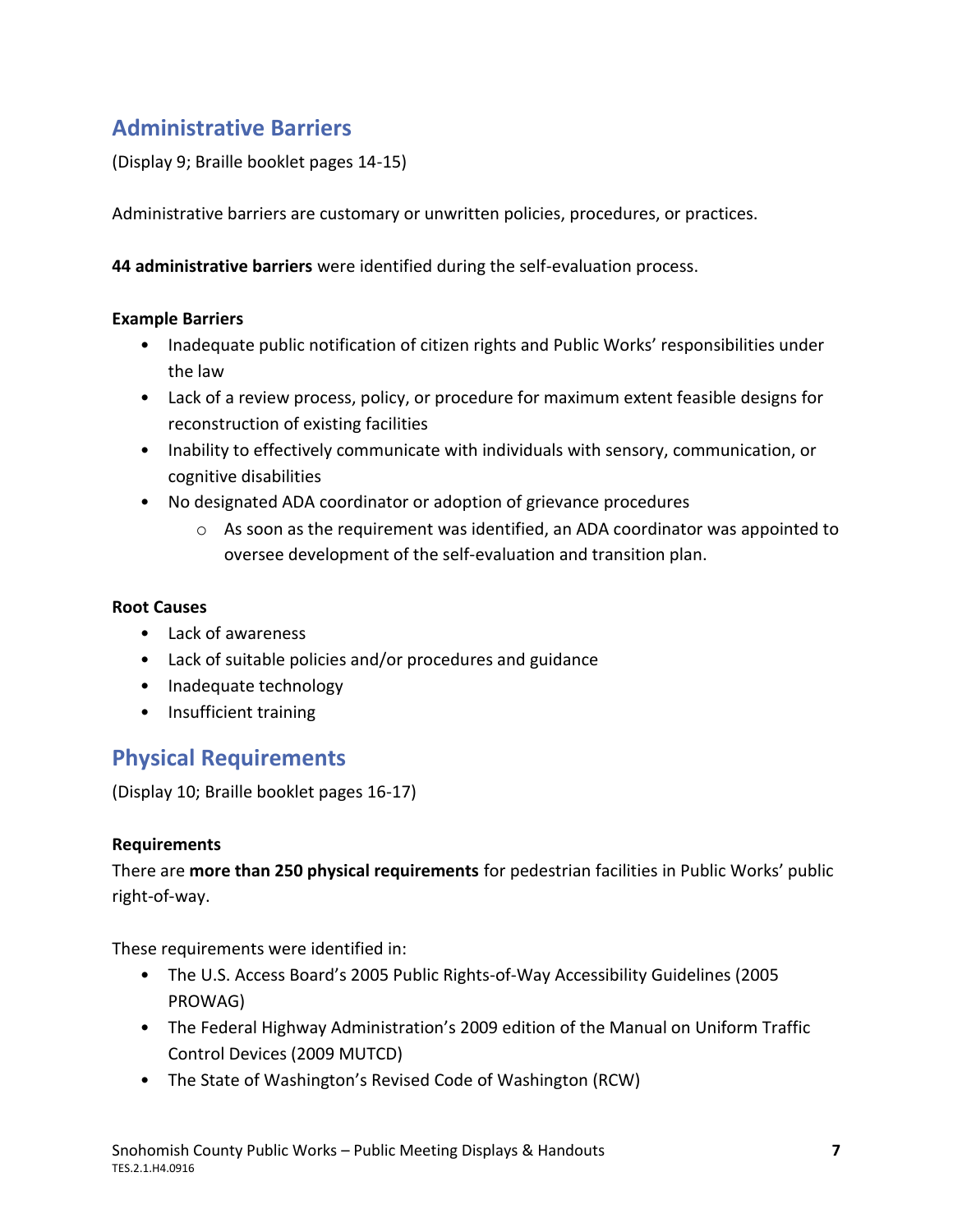• Snohomish County's 2012 version on its Engineering Design and Development Standards (2012 EDDS)

#### **Analysis**

From 2011 through 2015 Public Works staff conducted an extensive inventory and evaluation of pedestrian facility barriers within the public right-of-way. Staff utilized a variety of technology and tools, and also created measurement forms for each facility and its specific requirements.

### **Physical Barriers**

(Display 11; Braille booklet pages 18-19)

#### **Inventory**

Public Works' self-evaluation included an assessment and field measurements of:

- 10,718 curb ramp locations
- 484 pedestrian pushbuttons
- 460 miles of sidewalk
- More than 3,000 pedestrian crossings
- 221 bus stops

#### **Barriers**

Based on the inventory and analysis, the following were found to be non-compliant / barriers:

- 93 percent of curb ramps
- 62 percent of sidewalks
- 60 percent of pushbuttons
- 90 percent of bus stops

#### **Root Causes**

- Expectations are not clearly set / lack of training
- Standards have not been clearly defined
- No follow-up to determine if standards have been met
- No accountability to address non-compliant facilities or handle exceptions

#### **Pictorial: Self-Evaluation Measurement Forms**

(Display 16; Not in the braille booklet)

Collage of the measurement forms used during the self-evaluation inventory and assessment.

• Snohomish County Alternate PAR Measurement Form (Work Zones)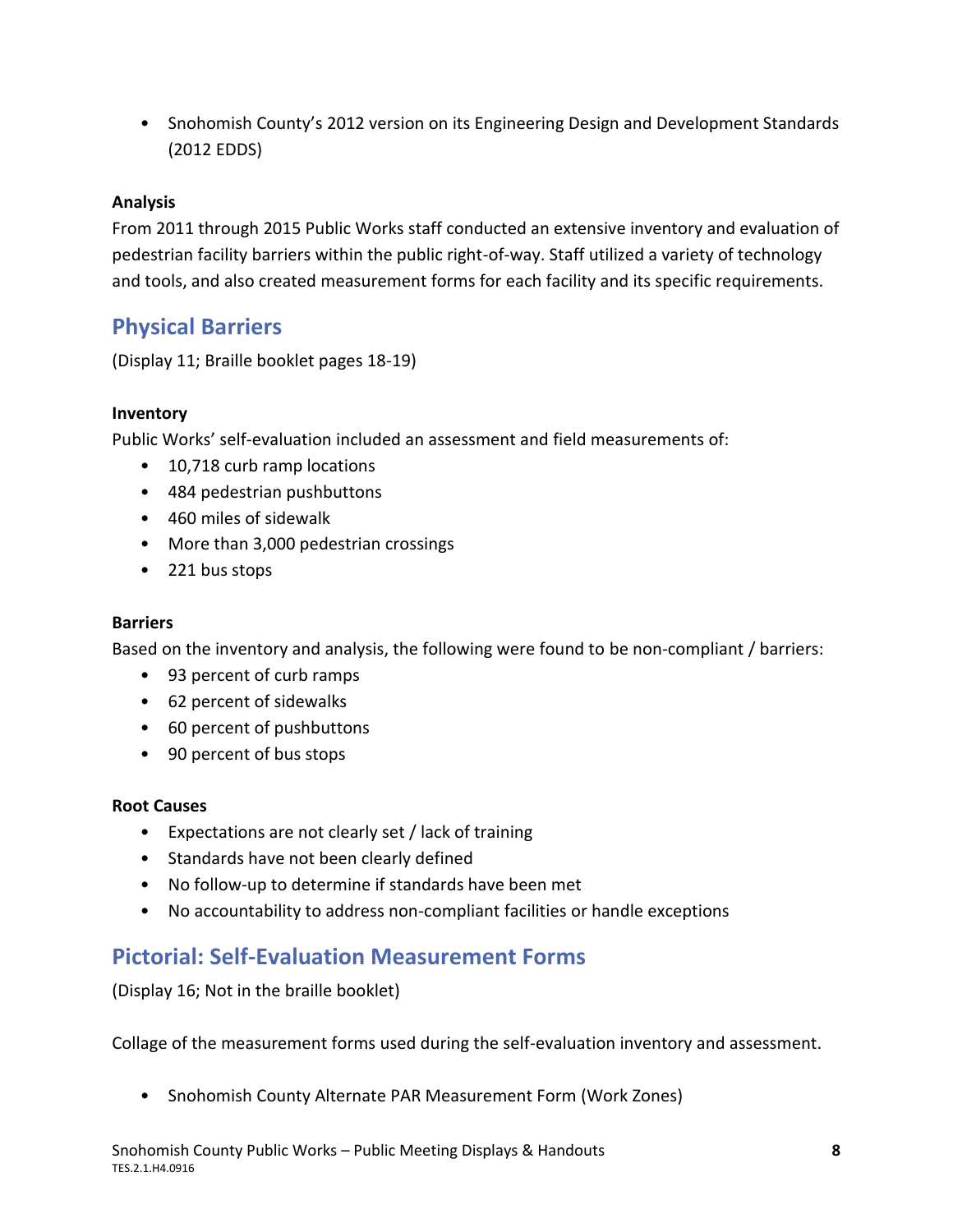- Snohomish County Curb Ramp Measurement Form
- Snohomish County Bus Stop Measurement Form
- Snohomish County Signal/Beacon Measurement Form
- Snohomish County Sidewalk Measurement Form

### **Pictorial: Sidewalk Obstructions**

(Display 17; Not in the braille booklet)

Pictures of sidewalk obstructions including:

- Portable basketball hoops covering the entire sidewalk
- Mailbox clusters that take up a majority of the sidewalk
- Utility poles
- Sidewalk gaps / discontinuities

#### **Pictorial: Curb Ramps**

(Display 18; Not in the braille booklet)

Pictures of non-compliant curb ramps versus compliant curb ramps.

Non-compliant curb ramps include:

- Curb ramps to nowhere example: when there is a curb ramp on one side of the street, but not the other
- Curb ramps that have steep slopes

Compliant curb ramps include:

- Curb ramps on all sides of an intersection
- Curb ramps with the correct slope including parallel ramps

### **Pictorial: Work Zones and APS Buttons**

(Display 19; Not in the braille booklet)

Pictures of non-compliant work zones versus compliant work zone. Also includes pictures of non-compliant versus compliant Accessible Pedestrian Signal (APS) buttons.

- Non-compliant work zones may include a lack of an alternate route
- Compliant work zones should include pedestrian protection
- Non-compliant APS pushbutton
- Compliant APS pushbutton with braille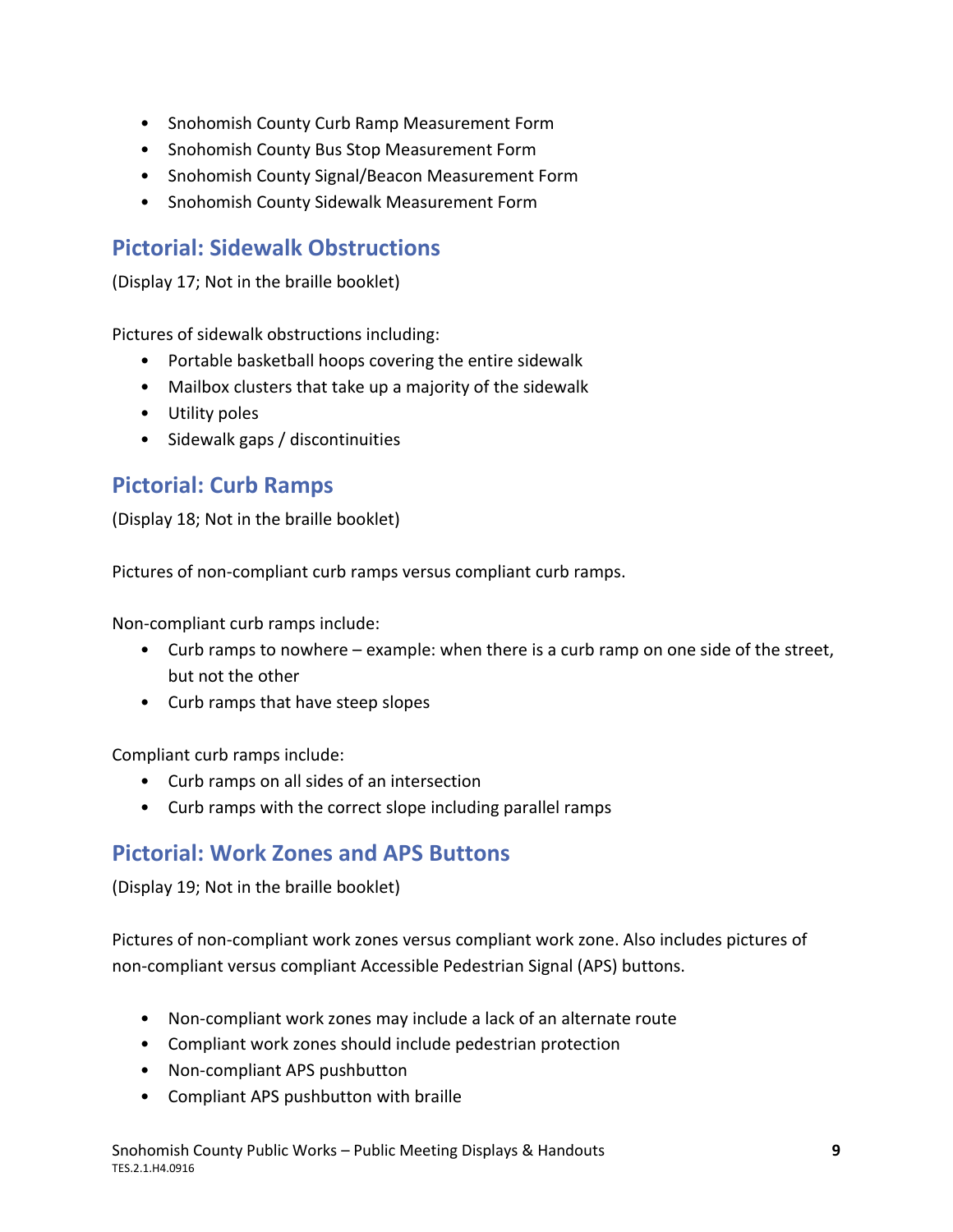### **What's Being Done**

(Display 13; Braille booklet pages 21-22)

Public Works did not wait to complete its self-evaluation before addressing non-compliance issues. Since beginning the self-evaluation process, Public Works has:

- Formed a citizen advisory committee to advise staff conducting the self-evaluation
- Designated an ADA coordinator
- Developed and provided an extensive amount of training
- Developed guidance documents

Since 2013, the following were constructed or reconstructed to full ADA compliance:

- Hundreds of curb ramps and pedestrian crossings
- Dozens of pushbuttons
- Many miles of sidewalk

#### **What's Next**

(Display 14; Braille booklet pages 23-24)

The results of the self-evaluation were not what Public Works expected – the organization anticipated higher compliance rates. With the ADA self-evaluation almost complete, Public Works is energized to create a plan to transition to compliance.

The self-evaluation includes a list of all the barriers that were identified and follow-up / action items (FAIs).

- A checklist of 60 FAIs can be found in Appendix J of the draft document
- All barriers have specific FAIs that address the contributing factors and root causes of non-compliance

Once the self-evaluation is complete, Public Works will draft its transition plan. This will include:

- Methods that will be used to make facilities accessible
- Schedules, milestones, and progress dates for compliance
- An estimated budget
- Resources to be allocated to complete the plan

#### **Get Involved**

(Display 15; Braille booklet pages 25-26)

Thank you for attending!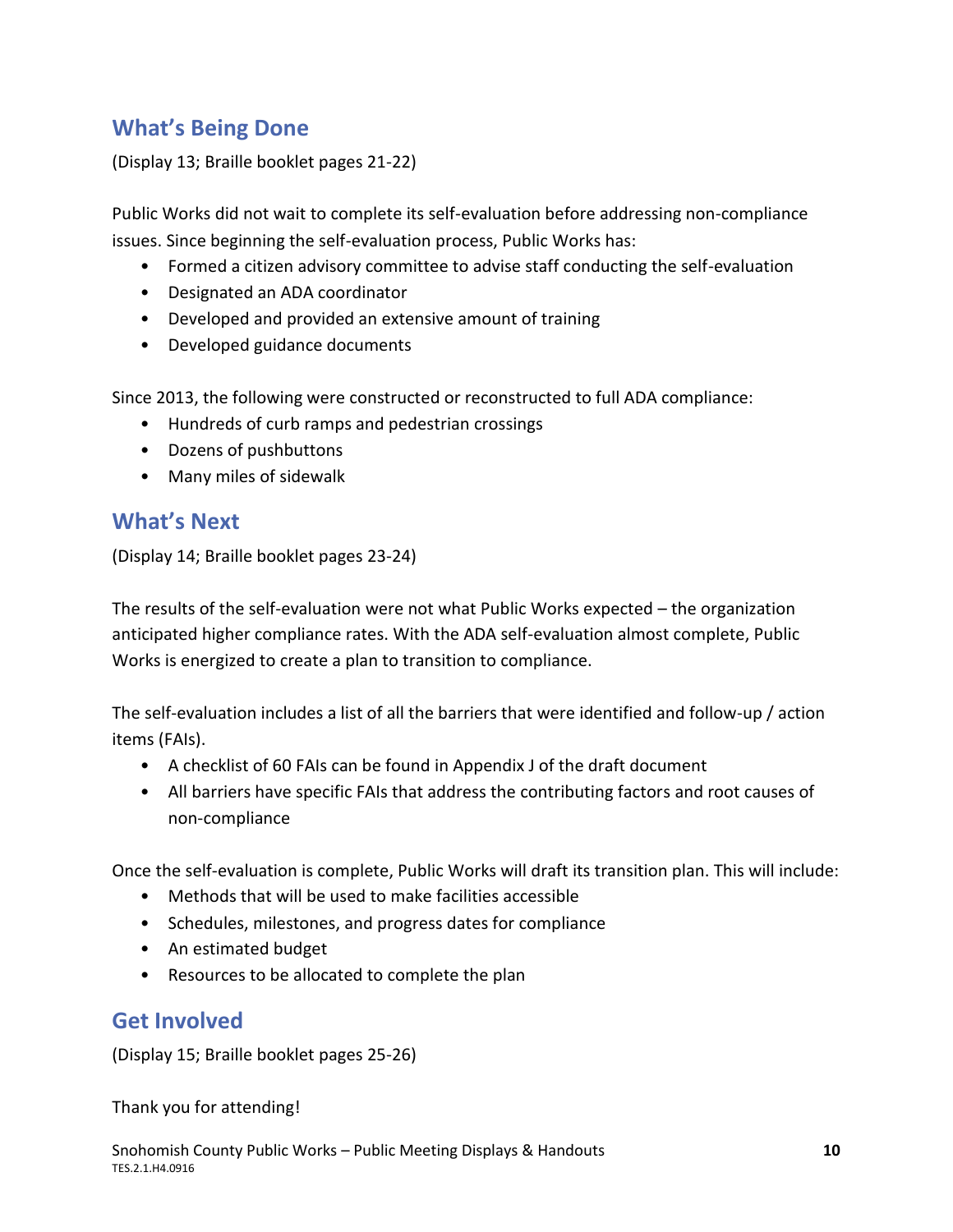#### **Feedback and Participation**

Share your input by completing the questionnaire here or at [www.SnoCoADA.org.](http://www.snocoada.org/) This includes a sign-up to:

- Participate in a focus group
- Join the Public Works ADA citizen advisory committee (ADAPROW)
- Become a long-term partner of the ADA Compliance Program

#### **Read the Draft Self-Evaluation**

You can read the draft self-evaluation study online by visiting [www.SnoCoADA.org](http://www.snocoada.org/) and selecting "Resources."

#### **Stay Up-to-Date**

If you would like to be contacted in the future regarding the self-evaluation document and transition plan, sign-up to receive email or text message updates.

### **Sign-Up for Email Updates**

(Display 24; Not in the braille booklet)

Interested in receiving email when information is updated on our program webpage? Sign-up for one or more topics:

- ADA Self-evaluation and transition plan
- Citizen advisory committee (ADAPROW)
- Design and inspection standards and guidelines

#### **Survey**

(Display 25; Not in the braille booklet)

Your feedback can help identify and prioritize what barriers are removed first.

Please take the survey:

- 1. Hard copies are available Please place completed surveys in the Comment Box
- 2. Take the survey online Ask to borrow a tablet

Would you like assistance taking the survey? We'd be more than happy to help.

Need time to think?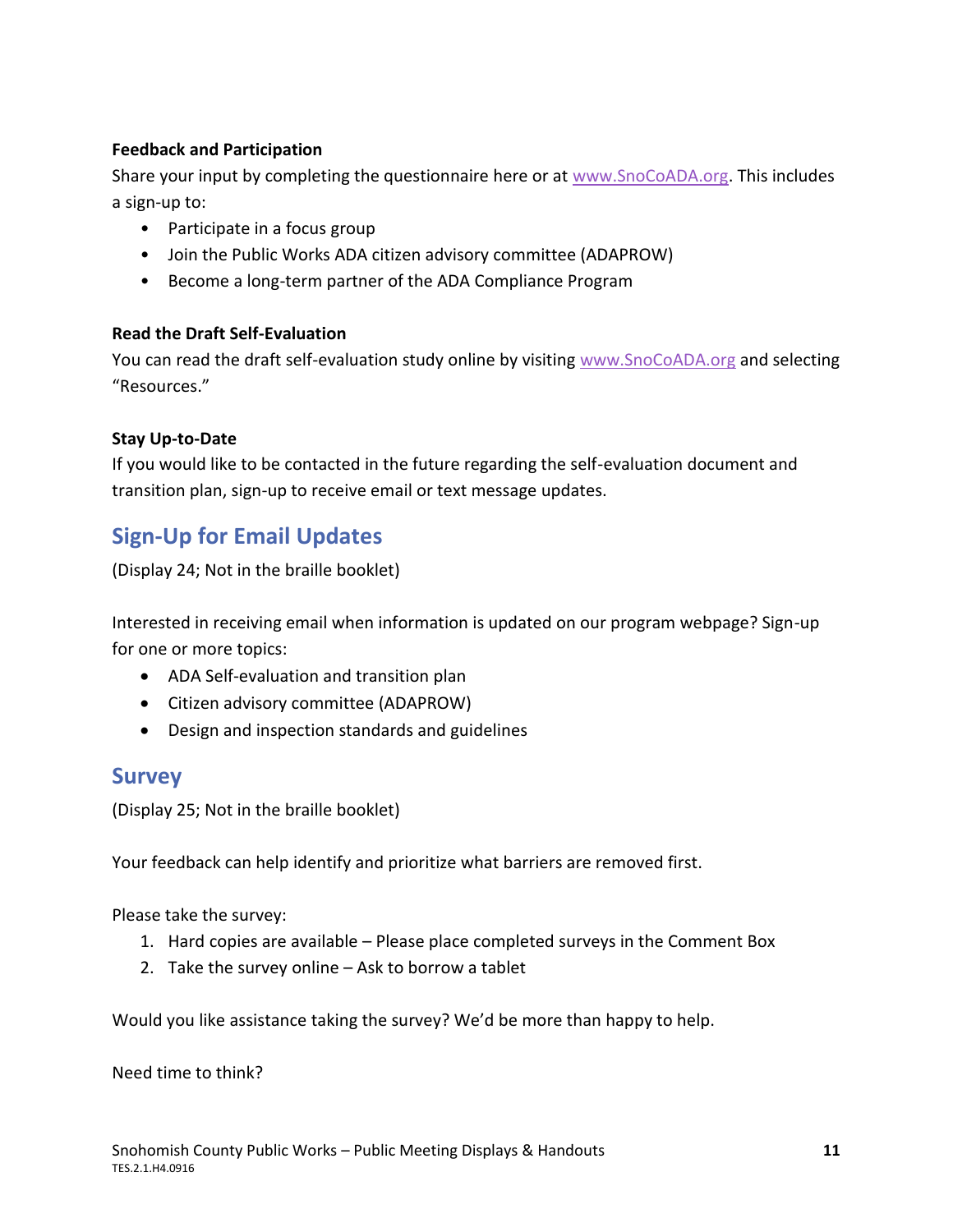You can take the survey at your convenience by visiting [www.SnoCoADA.org](http://www.snocoada.org/) and selecting "Take the Survey" in the top right corner. The survey will close on Monday, October 3, 2016.

### **Refreshments**

(Display 26; Not in the braille booklet)

Please help yourself to refreshments:

- Cookies
- Brownies
- Water
- Coffee
- Tea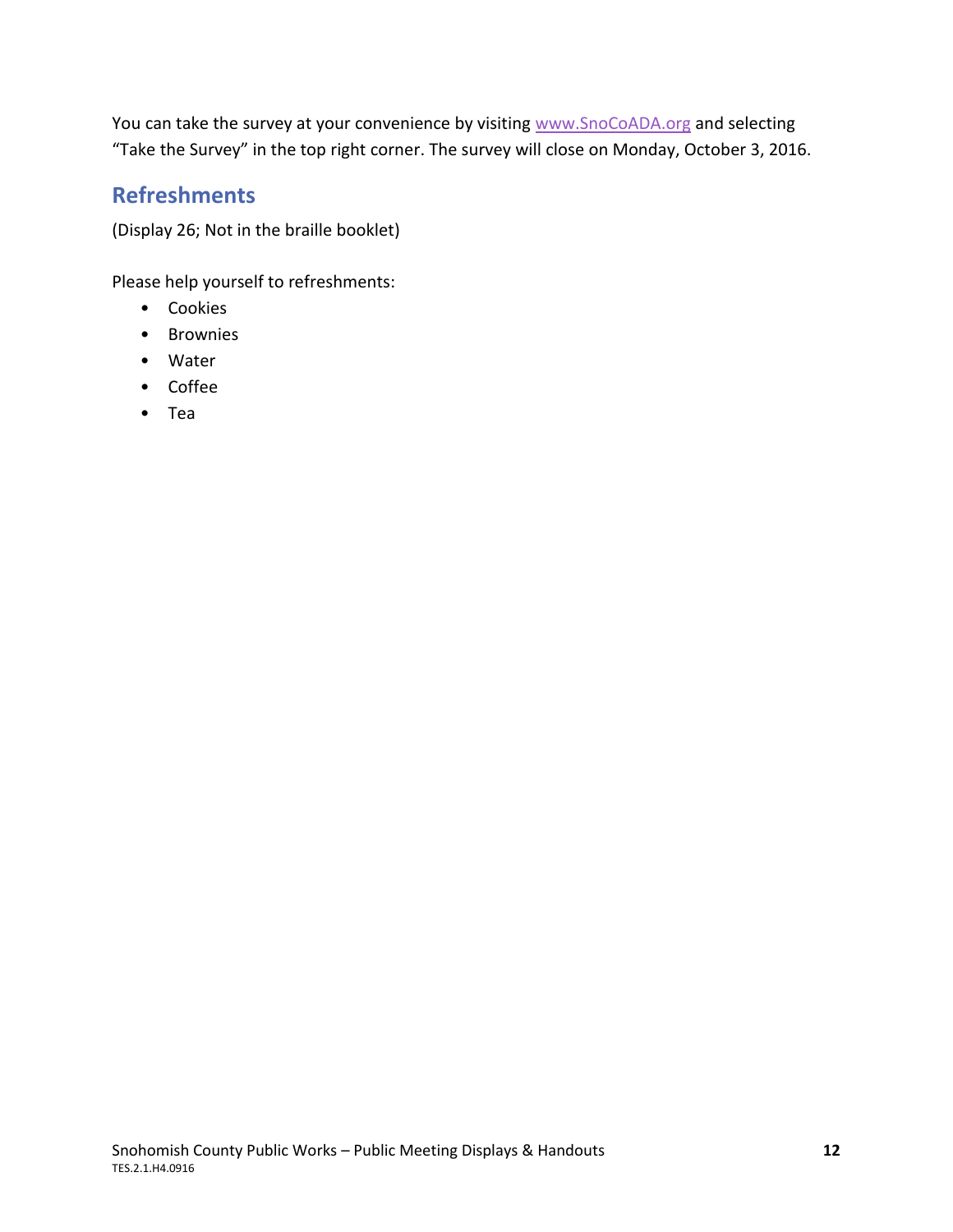### <span id="page-12-0"></span>**HANDOUT: REQUIREMENTS AND BARRIERS OVERVIEW**

Snohomish County Public Works' Americans with Disabilities Act (ADA) self-evaluation study focused on curb ramps, pedestrian crossings, pedestrian signals and beacons, sidewalks, bus stops, and alternate pedestrian facilities in work zones. It not only looked at the physical requirements of these pedestrian facilities, but also the administrative requirements of the ADA.

### **Administrative Requirements**

Administrative requirements are customary or unwritten policies, procedures, or practices. There are at least 63 administrative requirements identified in the Department of Justice's (DOJ) Code of Federal Regulations (CFR) that are applicable to Public Works.

General administrative requirements include:

- Self-evaluations.
- Notification of rights and responsibilities.
- Designation of a responsible employee and adoption of grievance procedures.
- General prohibitions against discrimination.
- Maintenance of accessible features.
- Prohibitions against retaliation or coercion.
- Policies for the use of mobility devices on pedestrian facilities in the public right-of-way.
- Compliance of existing facilities.
- Compliance of newly constructed or altered facilities.
- General communications requirements.
- Transition plans.

#### Analysis

Public Works conducted a thorough examination of its policies, practices, and procedures and the way that it administers its pedestrian facility program to the general requirements. This included a self-created questionnaire that documented how well it is complying with the ADA.

#### Administrative Barriers

44 administrative barriers were identified during the self-evaluation process. Example barriers include:

- Inadequate public notification of citizen rights and Public Works' responsibilities under the law.
- Lack of a review process, policy, or procedure for maximum extent feasible designs for reconstruction of existing facilities.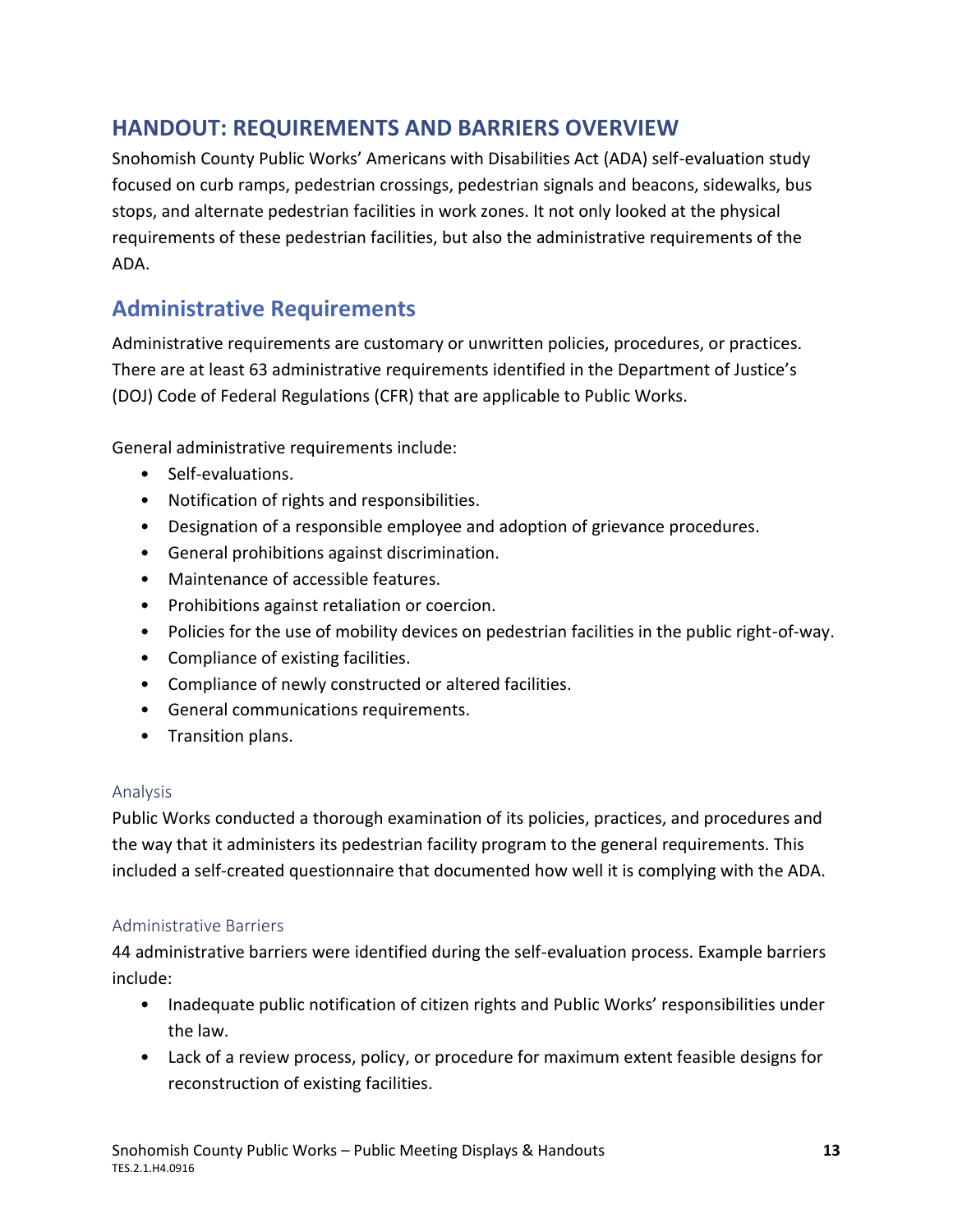- Inability to effectively communicate with individuals with sensory, communication, or cognitive disabilities.
- No specific policies for the use of power-driven mobility devices on pedestrian facilities in the public right-of-way.
- No designated ADA coordinator or adoption of grievance procedures.
	- o As soon as the requirement was identified, an ADA coordinator was appointed to oversee the development of the self-evaluation and transition plan.

Public Works identified four root causes for these barriers:

- Lack of awareness.
- Lack of suitable policies and/or procedures and guidance.
- Inadequate technology.
- Insufficient training.

### **Physical Requirements**

There are more than 250 technical or physical requirements for pedestrian facilities in the public right-of-way. These requirements were identified in:

- The U.S. Access Board's 2005 Public Rights-of-Way Accessibility Guidelines (2005 PROWAG).
- The Federal Highway Administration's 2009 edition of the Manual on Uniform Traffic Control Devices (2009 MUTCD).
- The State of Washington's Revised Code of Washington (RCW).
- Snohomish County's 2012 version on its Engineering Design and Development Standards (2012 EDDS).

#### Analysis

Staff utilized a variety of technology and tools to complete its pedestrian facilities in the public right-of-way inventory. They also created measurement forms for each facility and its specific requirements that were relevant to Public Works' work.

From 2011 through 2015, Public Works staff conducted an extensive inventory and evaluation of pedestrian facility barriers within the public right-of-way.

#### Inventory

Public Works' self-evaluation included an assessment and field measurements of:

- 10,718 curb ramps locations including 8,568 existing curb ramps and 2,150 locations where one doesn't current exist but should.
- 484 pedestrian pushbuttons.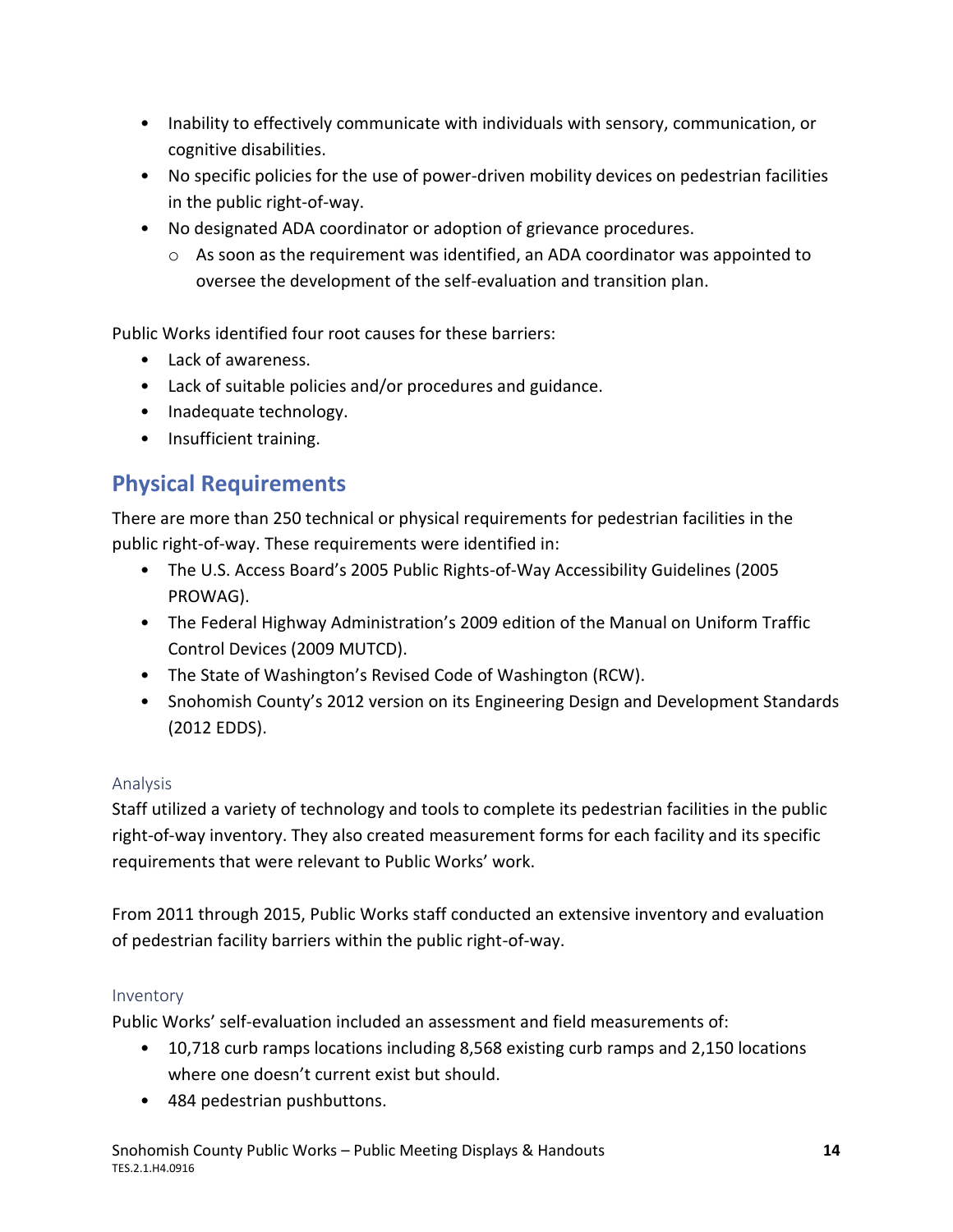- 460 miles of sidewalk.
- More than 3,000 pedestrian crossings.
- 221 bus stops.

#### Physical Barriers

Based on the inventory and analysis, the following were found to be non-compliant / barriers:

- 93 percent of curb ramps.
- 62 percent of sidewalks.
- 60 percent of pushbuttons.
- 90 percent of bus stops.

Of these barriers, Public Works identified four main factors for why non-compliance occurred:

- Expectations are not clearly set / lack of training.
- Standards have not been clearly defined.
- No follow-up to determine if standards have been met.
- No accountability to address non-compliant facilities or handle exceptions.

To the read the full draft self-evaluation study, visit [www.SnoCoADA.org](http://www.snocoada.org/) and select "Resources."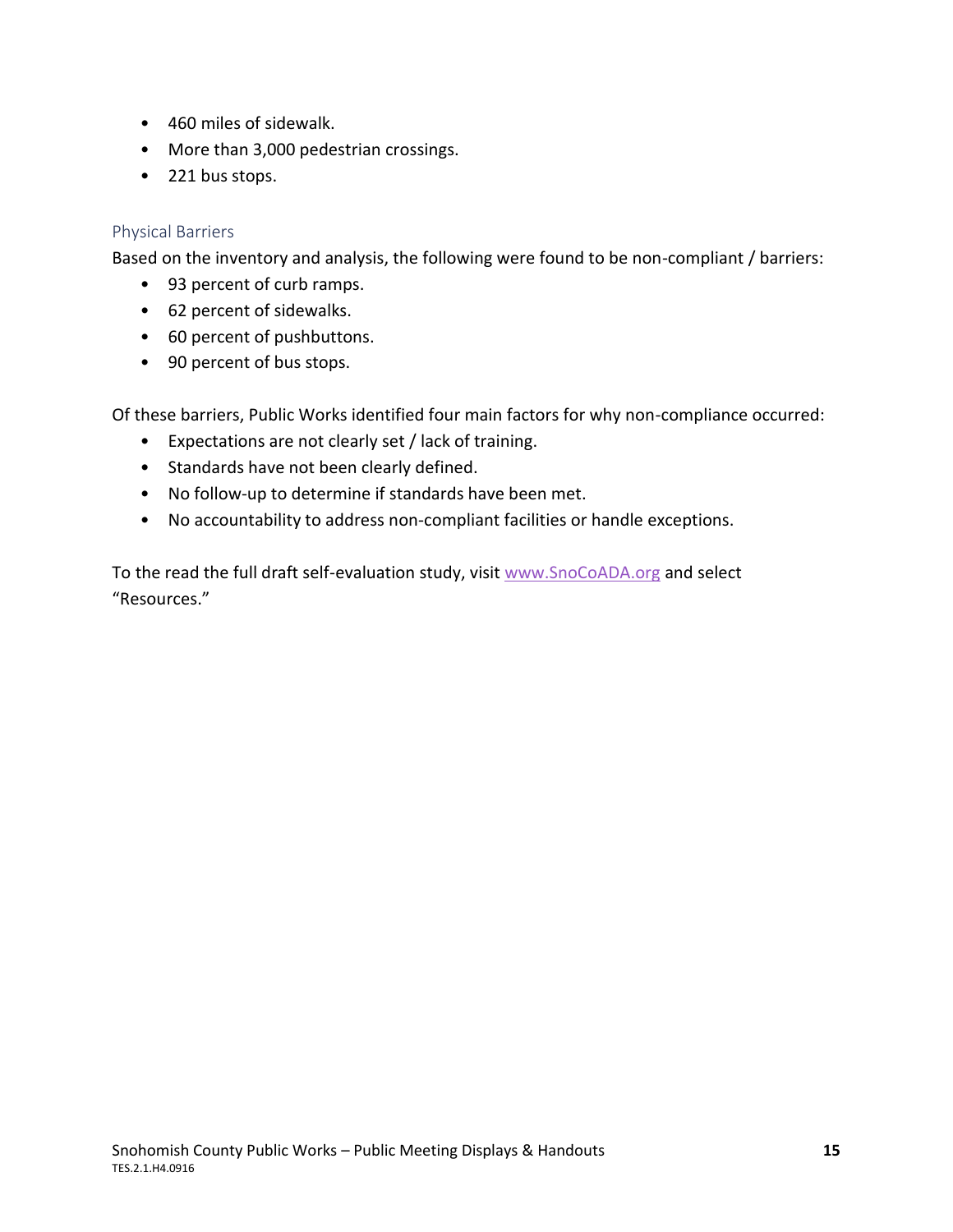### <span id="page-15-0"></span>**HANDOUT: FREQUENTLY ASKED QUESTIONS**

### **1. What is the ADA?**

In 1990, President George H. Bush signed into the law the Americans with Disabilities Act (ADA), protecting the rights of citizens with disabilities. Title II of the ADA mandates that state and local governments must make their programs, services, and activities accessible to everyone. This requirement extends not only to physical access to sidewalks and curb ramps in the public right-of-way, but also to policies or procedures.

# **2. Why does Snohomish County Public Works need to do the selfevaluation plan and transition plan?**

The federal government mandates Public Works to complete a self-evaluation of its pedestrian facilities in the public right-of-way in regards to its compliance with federal, state, and local requirements. This is followed by a transition plan describing how it will resolve all barriers identified during the self-evaluation. There are financial ramifications if Public Works does not complete these tasks and become ADA compliant.

Public Works sees ADA compliance not only as a regulation, but as the right thing to do.

# **3. What types of facilities did Snohomish County Public Works**

#### **evaluate?**

Public Works is focused on Title II of the ADA, specifically, requirements that relate to the county's pedestrian facility program. Pedestrian facilities in the public right-of-way include:

- Curb ramps.
- Pedestrian crossings.
- Pedestrian signals and beacons.
- Sidewalks.
- Bus stops.
- Alternate pedestrian facilities in work zones.

Compliance with the other aspects of Title II and other titles of the ADA are the responsibility of other county departments.

### **4. Why is Snohomish County Public Works non-compliant?**

The creation of almost all of the administrative barriers for Public Works can be traced to at least one of four main root causes:

(1) Lack of awareness.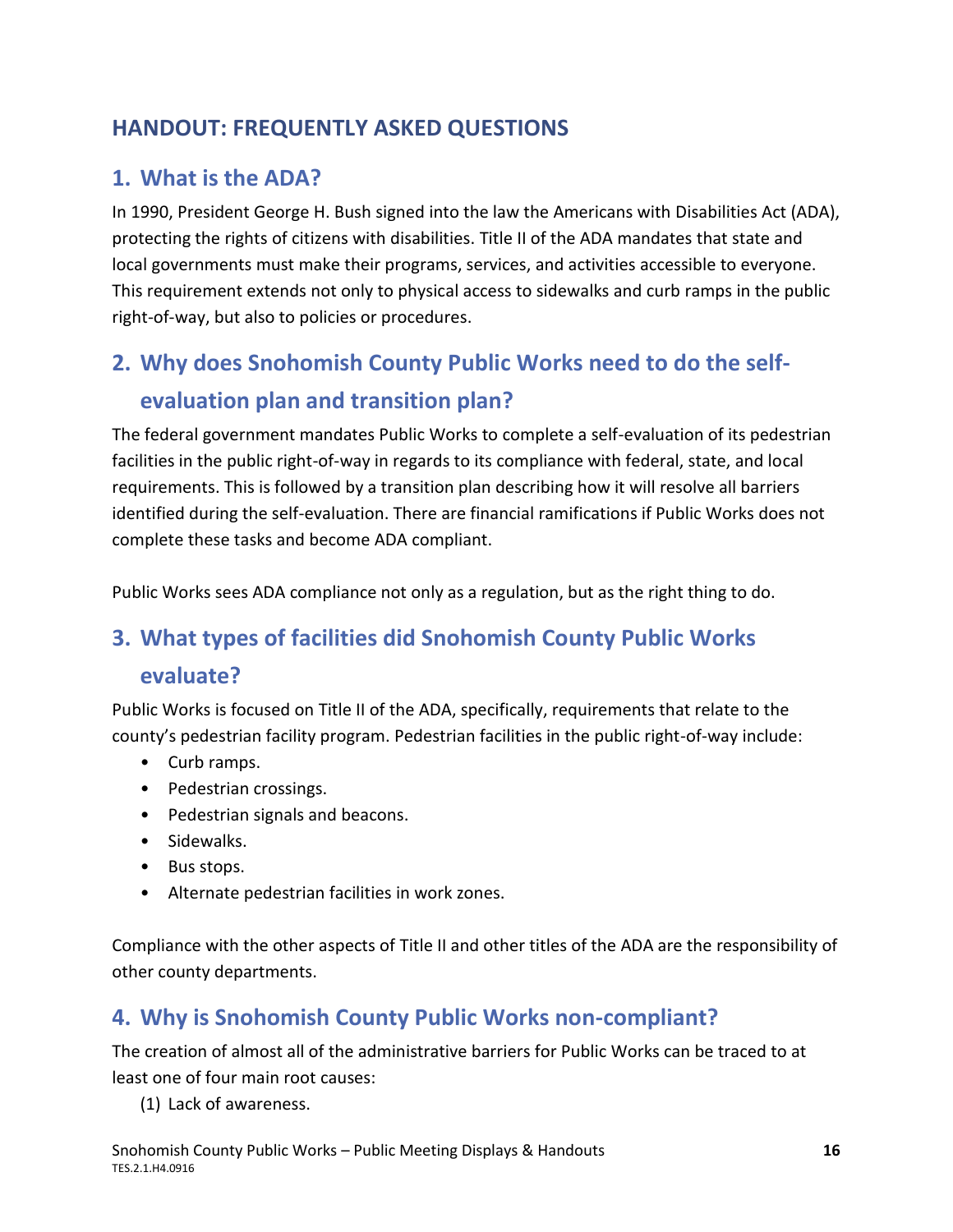- (2) Lack of suitable policies and/or procedures and guidance.
- (3) Inadequate technology.
- (4) Insufficient training.

In most cases of physical barriers, non-compliant facilities have been constructed in the public right-of-way due to multiple contributing factors and several root causes. Public Works identified four main contributing factors for physical barriers:

- (1) Expectations are not clearly set / Lack of training.
- (2) Standards have not been clearly defined.
- (3) No follow-up to determine if standards have been met.
- (4) No accountability to address non-compliant facilities or handle exceptions.

## **5. How much is it going to cost for Snohomish County Public Works to become compliant?**

To meet the requirements of the ADA, it's estimated to take Snohomish County more than \$1 billion to correct and remove all barriers.

# **6. How long is it going to take for Snohomish County Public Works to become compliant?**

Depending on the resources available to Snohomish County Public Works' ADA Compliance Program, it's going to take Snohomish County decades to correct all of the ADA non-compliance issues.

Public Works is working to correct these barriers with dedicated resources that will include personnel / staff and funding.

### **7. What's been done so far to correct these errors / barriers?**

Public Works did not wait to complete its self-evaluation before addressing non-compliance issues. Since beginning the self-evaluation process:

- A citizen advisory committee was formed to advise Public Works staff conducting the self-evaluation.
- An ADA coordinator was designated to lead the self-evaluation, investigate complaints of discrimination based on disability, and implement a grievance procedure to fairly adjudicate them.
- An extensive amount of training was developed and provided to staff, contractors, and utility franchise workers in the public and private sectors.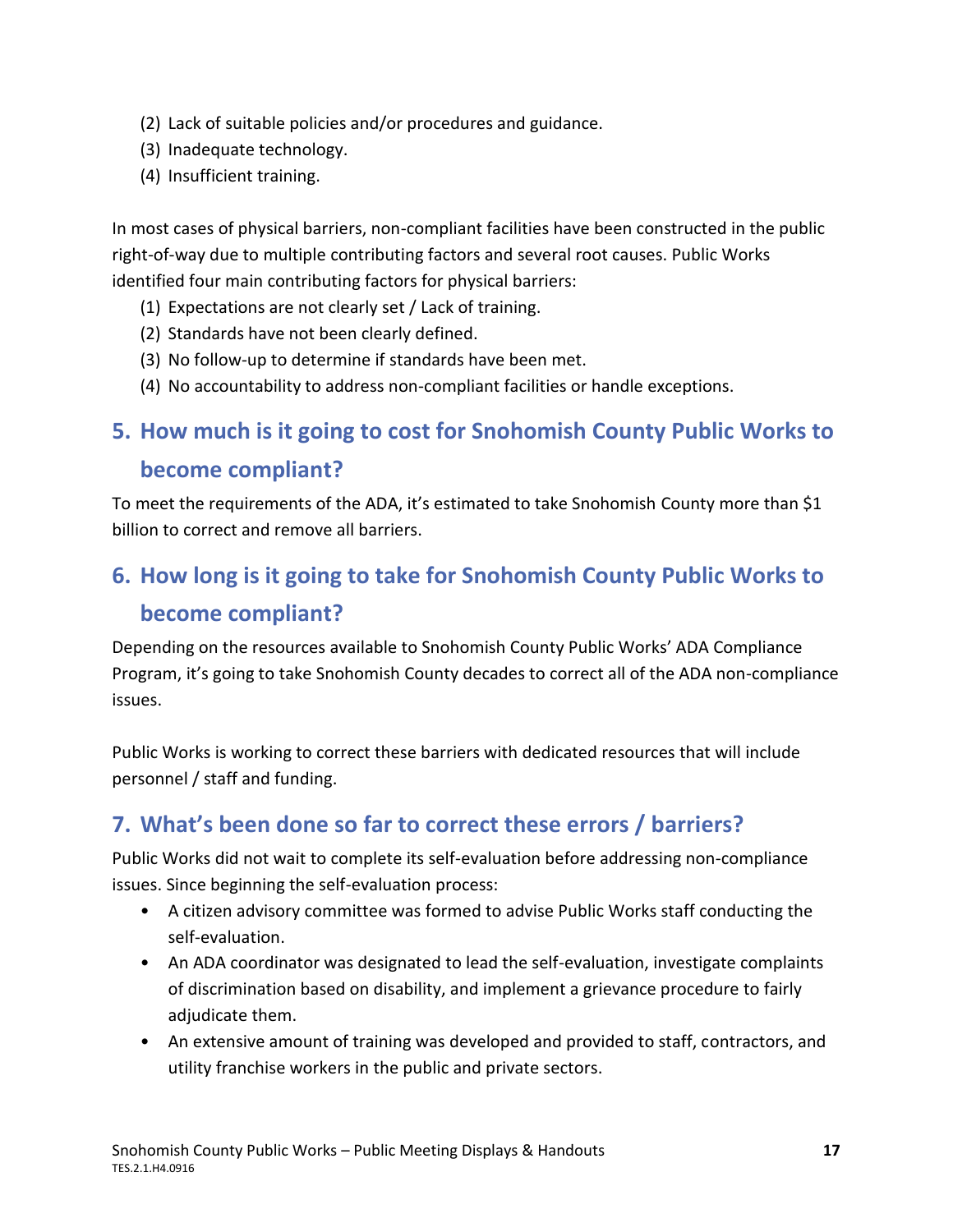- Guidance documents were developed to answer frequently asked questions and provide help where the ADA is vague.
- Since 2013, hundreds of curb ramps and pedestrian crossings, dozens of pushbuttons, and miles of sidewalks have been constructed or reconstructed to full ADA compliance that other- wise would not have been if Public Works had not undertaken its ADA selfevaluation.

# **8. What is the county doing next in terms of the ADA Compliance Program?**

The non-compliance results were not what Public Works expected – it anticipated higher compliance rates.

Based on the results of the self-evaluation, a list of all the barriers that were identified and follow-up / action items (FAIs) were drafted.

- A checklist of 60 FAIs can be found in Appendix J of the draft document. (Visit [www.SnoCoADA.org](http://www.snocoada.org/) and select "Resources".)
- All barriers identified have very specific FAIs that address the contributing factors and root causes of non-compliance.

Once the self-evaluation is complete, Public Works will draft its transition plan. This will include:

- Methods that will be used to make facilities accessible.
- Schedules, milestones, and progress dates for compliance.
- An estimated budget.
- Resources to be allocated to complete the plan.

# **9. Where can I find more information about the ADA Compliance Program?**

You can visit [www.snohomishcountywa.gov/pwADA](http://www.snohomishcountywa.gov/pwADA) for more information.

If you have any further comments or questions about the self-evaluation, contact Ryan Peterson at 425-388-3488 ext. 2883 or by emailing Ryan. Peterson@snoco.org.

#### **10. How can I become more involved in the ADA Compliance**

#### **Program?**

• To read the full draft self-evaluation study, visit [www.SnoCoADA.org](http://www.snocoada.org/) and select "Resources."